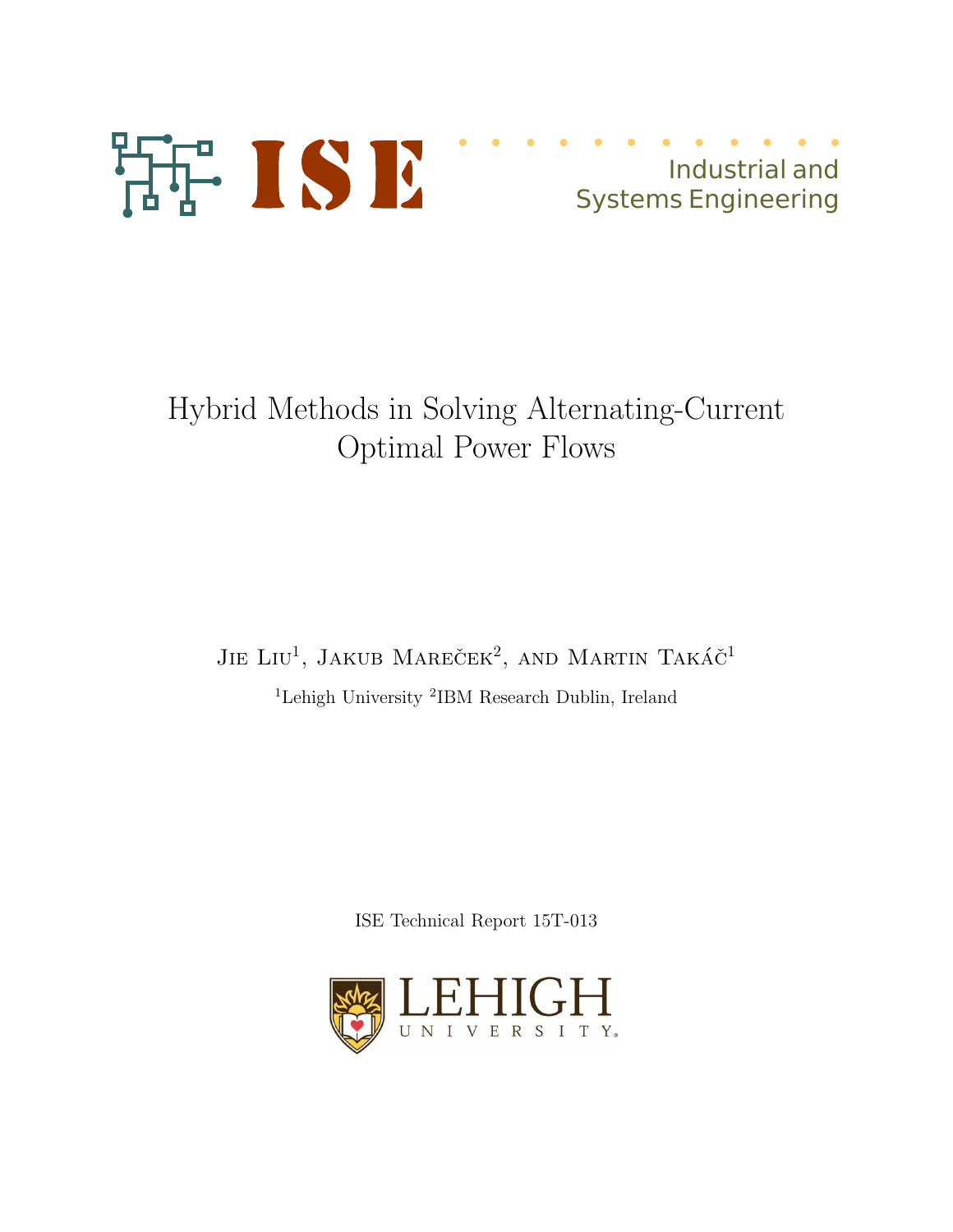# Hybrid Methods in Solving Alternating-Current Optimal Power Flows

Jie Liu Lehigh University Bethlehem, PA, USA Jakub Marecek IBM Research Dublin, Ireland

Martin Takac Lehigh University Bethlehem, PA, USA

*Abstract*—Optimisation problems in power systems employing alternating-current models of power flows have driven much recently interest in (convergent hierarchies of) convex relaxations for polynomial optimisation problems. Readily available secondorder methods for solving the convex relaxations on real-world large-scale power systems often fail to perform even a single iteration within reasonable run-times. First-order methods have much lower per-iteration computational and memory requirements, but require many more iterations than second-order methods to converge within the same accuracy. We hence study means of switching from first-order methods for solving the convex relaxation to Newton method working on the original non-convex problem, which would allow for convergence under the same conditions as in solvers for the convex relaxation, but with an improved rate of convergence. We illustrate our approach on the alternating current power flows (ACPF) and alternating current optimal power flows (ACOPF).

*Index Terms*—α-β Theory, Numerical Analysis (Mathematical programming), Optimization, Power system analysis computing

#### I. INTRODUCTION

Alternating-current optimal power flow problem (ACOPF, [16]) is one of the best known non-convex non-linear optimisation problems, studied extensively since 1960s. Early work focused on applications of Newton method to the non-convex problem, but no guarantees could be given as to its global convergence. More recently, Lavaei and Low [15] have shown that a semidefinite programming (SDP) relaxation produces global optima under some conditions and Ghaddar et al. [8] have shown that a certain hierarchy of SDP relaxations converges asymptotically to the global optimum under some mild conditions. See [16], [17], [21] for further references.

Leading second-order methods for solving the SDP relaxations, such as SeDuMi [24], SDPA [26], or SDPT3 [25], often converge within dozens of iterations on SDP relaxations of even the largest available instances available, but the absolute run-time and memory requirements of a single iteration may be prohibitively large. This has motivated much research into alternative, elaborate relaxations, often exploiting treelike structures. As an alternative, Marecek and Takac [18] presented a simple Lagrangian relaxation, which is equivalent to that of Lavaei and Low [15], but can be solved within 2 seconds for instances up to 300 buses using first-order methods, which is comparable to the present-best methods without global convergence guarantees, such as [27]. Unfortunately, the iteration complexity of first-order methods remains a challenge, as the instances grow.

To address the challenge, we introduce novel means of combining solvers working on the relaxation and solvers working on the non-convex problem. We employ the firstorder method in solving the convexification of [18], until we can guarantee local convergence of Newton method on the non-convex Lagrangian of the problem, possibly considering some regularisation [18]. The guarantee specifically says that when we stop the computation at the point  $z_0$ , we know that a Newton method or a similar algorithm with quadratic rate of convergence will generate sequence  $z_i$  to the optimum  $z^*$ , i.e.

$$
||z_i - z^*|| \le (1/2)^{2^i - i} ||z_0 - z^*||. \tag{1}
$$

This could be seen as means of on-the-fly choice of the optimisation algorithm, which preserves the global convergence guarantees associated with convexification, whilst improving the convergence rate.

#### II. RELATED WORK

There is a rich history of work on the convergence of Newton method. We present only a brief overview. Let  $X$ be a Banach space,  $X^*$  its dual,  $F$  a functional on  $X$ , and  $\nabla F$  a Fréchet derivative of F. Further, define the open and closed balls at  $x \in X$  as:

$$
B(x,r) = \{ y \in X; \|x - y\| < r \} \text{ and} \tag{2a}
$$

$$
B[x,r] = \{ y \in X; \ \|x - y\| \leq r \},
$$
 (2b)

respectively. Kantorovich's theorem can be stated as follows:

**Theorem 1** ([10]). Let X, Y be Banach spaces,  $C \subseteq X$  and  $F: C \to Y$  *a continuous function, continuously differentiable on* int(*C*)*.* Take  $x_0 \in \text{int}(C)$ ,  $L, b > 0$  and suppose that

- 1)  $\nabla F(x_0)$  *is non-singular,*
- 2)  $\|\nabla F(x_0)^{-1} \left[\nabla F(y) \nabla F(x)\right]\| \leq L\|x y\|$  *for any*  $x, y \in C$ ,

3) 
$$
\|\nabla F(x_0)^{-1} F(x_0)\| \leq b, \n4) \quad 2bL \leq 1.
$$

*If*  $B[x_0, t_*] \subset C$ *, then the sequences*  $\{x_k\}$  *generated by Newton method for solving*  $F(x) = 0$  *with starting point*  $x_0$ *,* 

$$
x_{k+1} = x_k - [\nabla F(x_n)]^{-1} F(x_k), \qquad k = 0, 1, \cdots,
$$
 (3)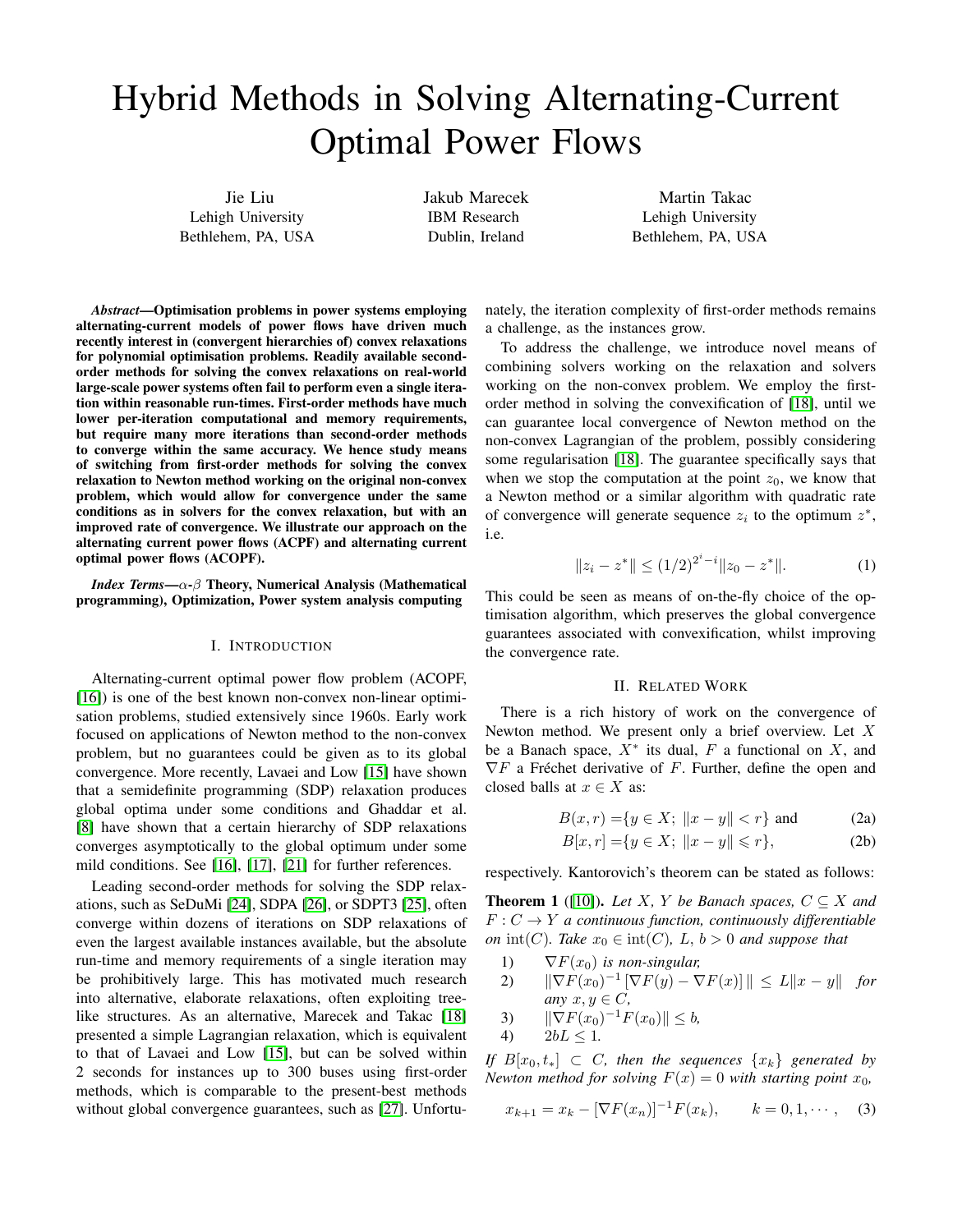*is well defined, is contained in*  $B(x_0, t_*)$ *, converges to a point*  $x_* \in B[x_0, t_*]$ , which is the unique zero of F in  $B[x_0, t_*]$ , *and*

$$
||x_{*} - x_{k+1}|| \leq \frac{1}{2}||x_{*} - x_{k}||, \qquad k = 0, 1, \cdots.
$$
 (4)

*Moreover, if* 2bL < 1*, then*

$$
||x_{*} - x_{k+1}|| \le \frac{1 - \theta^{2^{k}}}{1 + \theta^{2^{k}}} \frac{L}{2\sqrt{1 - 2bL}} ||x_{*} - x_{k}||^{2}
$$
(5)  

$$
\le \frac{L}{2\sqrt{1 - 2bL}} ||x_{*} - x_{k}||^{2}, \quad k = 0, 1, \cdots,
$$

*where*  $\theta := t_*/t_{**} < 1$ *, and*  $x_*$  *is the unique zero of* F *in*  $B[x_0, \rho]$  *for any*  $\rho$  *such that* 

$$
t_* \le \rho < t_{**}, \qquad B[x_0, \rho] \subset C,\tag{6}
$$

*where*

$$
t_* := \frac{1 - \sqrt{1 - 2bL}}{L}, \qquad t_{**} := \frac{1 + \sqrt{1 - 2bL}}{L}.
$$
 (7)

Under the additional assumption  $2bL < 1$ , one also obtains quadratic convergence uniqueness of zero  $x_*$  of F in  $B(x_0, t_{**})$ , whenever  $B(x_0, t_{**}) \subset C$ .

This suggests that whenever  $\nabla H(x) + \nabla H(x)^T \succ 0$  for all  $x \in B[x_0, t_*]$  or all  $x \in C$ , we get a monotone operator. Traditionally, it has been assumed that testing a property across the closed ball  $B[x_0, t_*]$  or C is difficult. Dvijotham et al. [6], [7] showed, however, that it can be cast as a certain nonconvex semidefinite optimisation problem. Let us introduce symmetrisation  $\text{Sy}(M) = \frac{M + M^T}{2}$  for  $M \in \mathbb{R}^{n \times n}$  and let C be a compact convex set in  $\mathbb{R}^n$  such that  $\exists W \in \mathbb{R}^{n \times n}$ :  $Sy(W\nabla F(V)) \succ 0 \quad \forall V : V^c \in \mathcal{C}$ . When one considers  $x \in \mathcal{C}$  such that  $\langle F_W(x), y-x \rangle \ge 0 \quad \forall y \in \mathcal{C}$ , one distinguish between the cases of, first, that  $C$  contains a unique solution, and second, that there are no solutions in  $C$ .

In the case of alternating-current power flows (ACPF), let us consider the usual instance defined by:

- the graph  $G = (V, E)$ , where  $V, |V| = n$  is partitioned into pv, pq, and  $\{S\}$  slack "buses", and adjacent buses  $(i, j) \in E$  are denoted  $i \sim j$ , and
- the admittance matrix  $Y \in \mathbb{C}^{n \times n}$ , with  $G := \text{Re}(Y)$ ,  $B := \text{Im}(Y)$
- active and reactive injection  $P_i$  and  $Q_i$  at the bus  $i \in$  $pq \cup \{S\}.$

[6] define the power-flow operator  $F: \mathbb{R}^{2n} \mapsto \mathbb{R}^{2n}$  in terms of complex voltages  $V_i = V_i^x + iV_j^y, i \in V$  with  $V^c$ , with  $V^c$ 

stacked as  $V_i^c = V_i^x, V_{n+i}^c = V_i^y$ :

$$
[F\{V^{c}\}]_{i} = G_{ii} \left\{ (V_{i}^{x})^{2} + (V_{i}^{y})^{2} \right\}
$$
(8a)  

$$
- \sum_{j \sim i} B_{ij} \left\{ V_{i}^{y} V_{j}^{x} - V_{i}^{x} V_{j}^{y} \right\}
$$

$$
- \sum_{j \sim i} G_{ij} \left\{ V_{i}^{x} V_{j}^{x} + V_{i}^{y} V_{j}^{y} \right\} - P_{i}, i \in V
$$

$$
[F\{V^{c}\}]_{n+i} = B_{ii} \left\{ (V_{i}^{x})^{2} + (V_{i}^{y})^{2} \right\}
$$
(8b)  

$$
+ \sum_{j \sim i} B_{ij} \left\{ V_{i}^{x} V_{j}^{x} + V_{i}^{y} V_{j}^{y} \right\}
$$

$$
+ \sum_{j \sim i} G_{ij} \left\{ V_{i}^{y} V_{j}^{x} - V_{i}^{x} V_{j}^{y} \right\} - Q_{i}, i \in \text{pq}
$$

$$
[F\{V^{c}\}]_{n+i} = (V_{i}^{x})^{2} + (V_{i}^{y})^{2} - v_{i}^{2}, i \in \text{pv}
$$
(8c)

and show one can probe the boundary of set  $\mathcal C$  by varying the objective of:

$$
\max_{W} \min_{z \in \mathbb{R}^n, V \in \mathbb{C}^n} z^T S y (W \nabla F \{V\}) z
$$
\n(9a)

s.t. 
$$
\Re V_i V_j^* \ge \gamma_{ij} \max\{|V_i|^2, |V_j|^2\}
$$
 (9b)

$$
|V_i|^2 = v_i^2, i \in \text{pv}
$$
 (9c)

$$
V_0 = 1
$$
 (9d)  

$$
r^T r - 1
$$
 (9e)

$$
z^T z = 1 \tag{9e}
$$

$$
||W||_{\text{nuc}} \le 1. \tag{9f}
$$

We refer to [6] for the complete details. Notice, however, first, that the objective (9a) is non-convex; second, that one may need to solve an infinite number of non-convex nonlinear optimization problems (9a–9f) to obtain the complete description of the domain of monotonicity; third, that the approach does not extend easily to polynomial inequalities; and finally, that in ACOPF, one needs to distinguish between domains of monotonicity of local and global optima.

To summarise: Traditionally, the convergence of Newton method could be guaranteed by the non-constructive arguments of the theorem of Kantorovich. Alternatively, one could employ the approach of Dvijotham et al. [6], [7], albeit at a computational cost possibly higher than that of solving ACOPF. Neither approach seems completely satisfactory.

#### III. OUR APPROACH

We present an alternative approach, based on  $\alpha$ - $\beta$  theory (also known as point estimation theory) of Smale [23] and recently developed insights [14] into the availability and strength of the many possible Lagrangian relaxations of a polynomial optimisation problem. This allows us to decide whether a point is within the domain of monotonicity with respect to a particular Lagrangian, knowing only the Lagrangian and its derivatives at a point, without solving additional optimisation problems. We present two simple illustrations, prior to presenting the main result.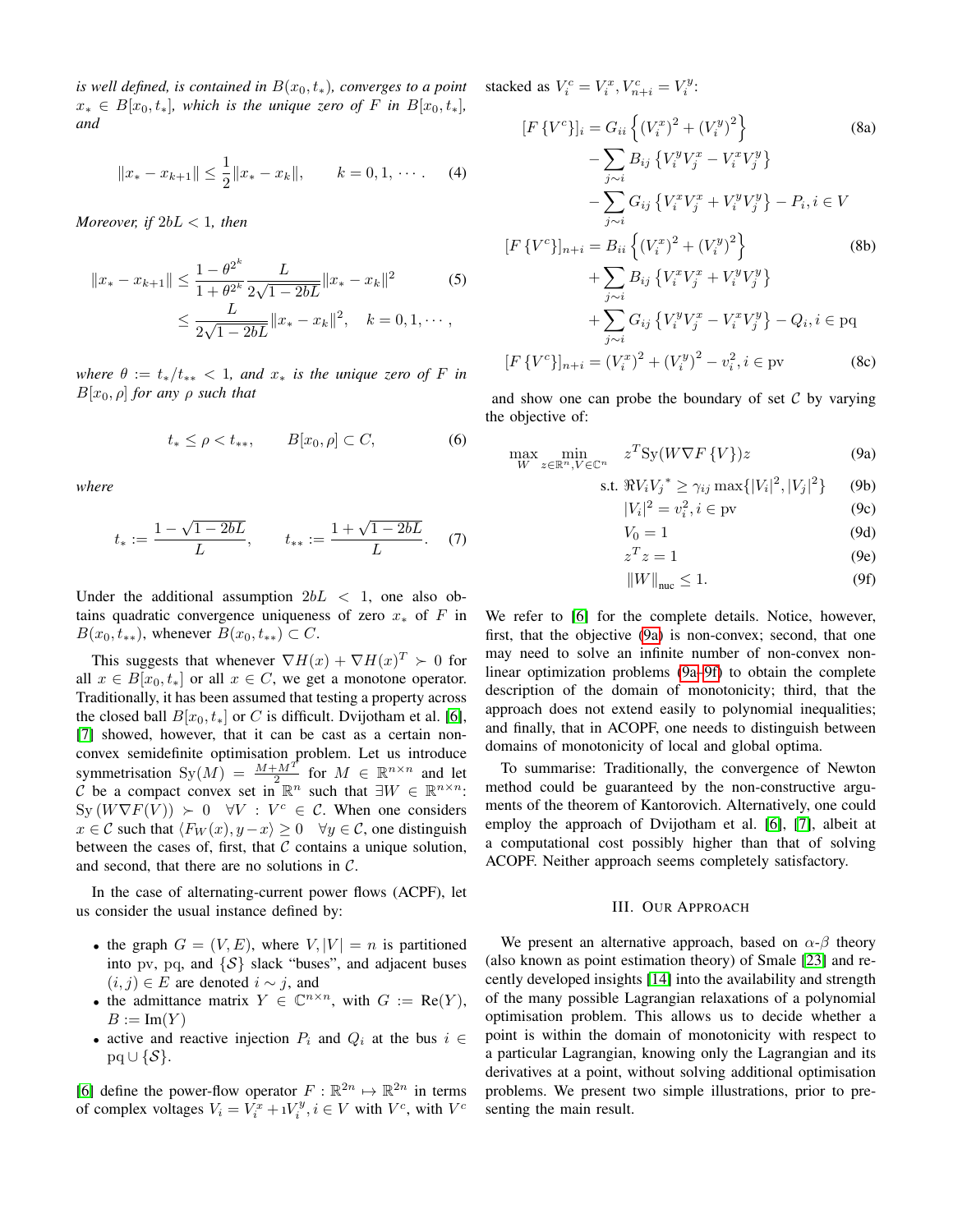#### *A. First Illustration*

First, let us illustrate this approach on the example of a univariate function  $f$ , studied by Chen [4]. He shows that under mild assumptions, for each second-order method, there exists a constant  $t$ , such that we can switch to the second-order method, whenever we have  $z_0$  such that:

$$
(\gamma_f(z_0) + 1) \left| \frac{f(z_0)}{\nabla f(z_0)} \right| < t \text{ where } (10a)
$$

$$
\gamma_f(z) := \sup_{k>1} \left| \frac{f^{(k)}(z)}{k! \nabla f(z)} \right|^{1/k-1}
$$
 (10b)

and  $t \approx 0.132301$  for the Newton method. Once again we refer to [4] for this result and the mild assumptions.

Next, we consider a variant of the  $\alpha$ - $\beta$  theory for a system of polynomials, as in [22]. Let us have  $f: \mathbb{R}^N \to \mathbb{R}^m$ , which is analytic. Let  $x \in R^N$  be such that the derivative

$$
\nabla f(x) : R^N \to R^m
$$

is surjective and the Moore–Penrose inverse

$$
[\nabla f(x)]^{\dagger}: R^m \to R^N
$$

is well defined. Define the Newton operator at  $x$  to be

$$
N_f(x) := x - [\nabla f(x)]^\dagger f(x).
$$

**Definition 1** (Approximate Zero of [5]). *Let*  $x \in \mathbb{R}^N$  *and consider a sequence*  $x_0 = x$ ,  $x_{i+1} = N_f(x_i)$  *for*  $i \geq 0$ *. The point* x *is an approximate zero of* f *if this sequence is well defined and there exists a point*  $x' \in \mathbb{R}^N$  *such that*  $f(x') = 0$ *and*

$$
||x_i - x'|| \le (1/2)^{2^i - i} ||x_0 - x'||. \tag{11}
$$

*Then, we call x' the associated zero of x and say that x represents* x 0 *.*

Proposition 1 ([22], [5]). *There exists a universal constant*  $a_0 \in \mathbb{R}$  *and functions*  $\alpha, \beta$  *of a system of polynomials equations*  $F = (f_1(x), \ldots, f_m(x)) : \mathbb{R}^N \to \mathbb{R}^m$  *and a vector*  $x \in \mathbb{R}^N$  such that if  $\alpha(F, x) \leq \alpha_0$ , then x is an approximate *zero of* F*. In addition, if* x <sup>0</sup> *denotes its associated zero, then*  $||x - x'|| \leq 2\beta(F, x)$ *. where* 

$$
\alpha(z, F) = \beta(z, F) \sup_{k>1} \left| \frac{DF(z)^{\dagger} F^{(k)}(z)}{k!} \right|^{1/(k-1)}, \quad (12a)
$$

$$
\beta(z, F) = ||DF(z)^{\dagger} F(z)||,
$$
\n(12b)

*and we know that*  $\alpha_0$  *is*  $\frac{1}{4}(13-3)$ √  $(17) \approx 0.157671.$ 

Considering that [22] is somewhat difficult to read and a part of a five-paper series, we refer to the survey of Cucker and Smale [5] or the very recent survey of Beltran and Pardo [2] for an overview.

### *B. Second Illustration*

Second, we illustrate the approach on the power-flow operator  $F$  (8a–8c) in terms of voltages  $V$ , i.e. the power-flow equalities within ACOPF, as in [6]. We can that whether a point is in *a* domain of monotonicity can be tested by the simple comparison of  $\alpha$  and  $\alpha_0$ , without solving (9a–9f).

Proposition 2. *For every instance of ACPF, there exists a universal constant*  $a_0 \in \mathbb{R}$  *and a function*  $\alpha$  *of the instance of ACPF and a vector*  $x \in \mathbb{R}^N$  *such that if*  $\alpha(F, x) \leq \alpha_0$ *, then* x *is an approximate zero of* F*.*

*Proof.* By Proposition 1. 
$$
\Box
$$

#### IV. THE MAIN RESULT

Finally, we apply our approach to polynomial optimisation. We study a compact basic semi-algebraic set  $K$  defined by:

$$
\mathbf{K} = \{ \mathbf{x} \in \mathbb{R}^n : g_j(\mathbf{x}) \ge 0, \quad j = 1, \dots, m \}, \qquad (13)
$$

for some polynomials  $g_j \in \mathbb{R}[\mathbf{x}], j = 1, \dots, m$  in  $\mathbf{x} \in$  $\mathbb{R}^N$ . Notice that we can convert polynomial equalities to two polynomial inequalities, in principle. The corresponding polynomial optimization problem is:

$$
P: \quad f^* = \min_{\mathbf{x} \in \mathbb{R}^N} \{ f(\mathbf{x}) : \mathbf{x} \in \mathbf{K} \}
$$
 (14)

where  $f \in \mathbb{R}[\mathbf{x}]$  is again a polynomial in  $\mathbf{x} \in \mathbb{R}^N$ . We assume:

**Assumption 1.** K *is compact and*  $0 \leq g_i \leq 1$  *on* K *for all*  $j = 1, \ldots, m$ *. Moreover, the family of polynomials*  $\{g_i, 1 - g_i\}$ *generates the algebra* R[x]*.*

Notice that if  $K$  is compact, one may always rescale variables  $x_i$  and add redundant constraints  $0 \le x_i \le 1$  for all  $i = 1, \ldots, m$ , such that the family  $\{g_i, 1 - g_i\}$  generates the algebra  $\mathbb{R}[\mathbf{x}]$  and Assumption 1 holds. For additional background material on polynomial optimisation, we refer to [1].

#### *A. Lagrangians*

A Lagrangian function [3, Definition 5.1.1] of the polynomial optimization problem (14) is:

$$
L(\mathbf{x}, \lambda) := f(\mathbf{x}) - \sum_{j=1}^{m} \lambda_j g_j(\mathbf{x}), \qquad (15)
$$

The textbook version [3] of a Lagrangian relaxation is:

$$
\rho_0 := \max_{\lambda \in \mathbb{R}_+^m} \min_{\mathbf{x} \in \mathbb{R}^N} L(\mathbf{x}, \lambda)
$$
 (16)

and it is known that  $\rho_0 \leq f^*$ . One often adds additional regularisation terms [18], which may improve the rate of convergence, but do not remove the fact that one may have  $\rho_0 \ll f^*$ .

Recently, it has been realised that one can approximate the global optimum  $f^*$  as closely as possible, in case one applies the relaxation to a problem  $\tilde{P}$  equivalent to P, which has sufficiently many redundant constraints: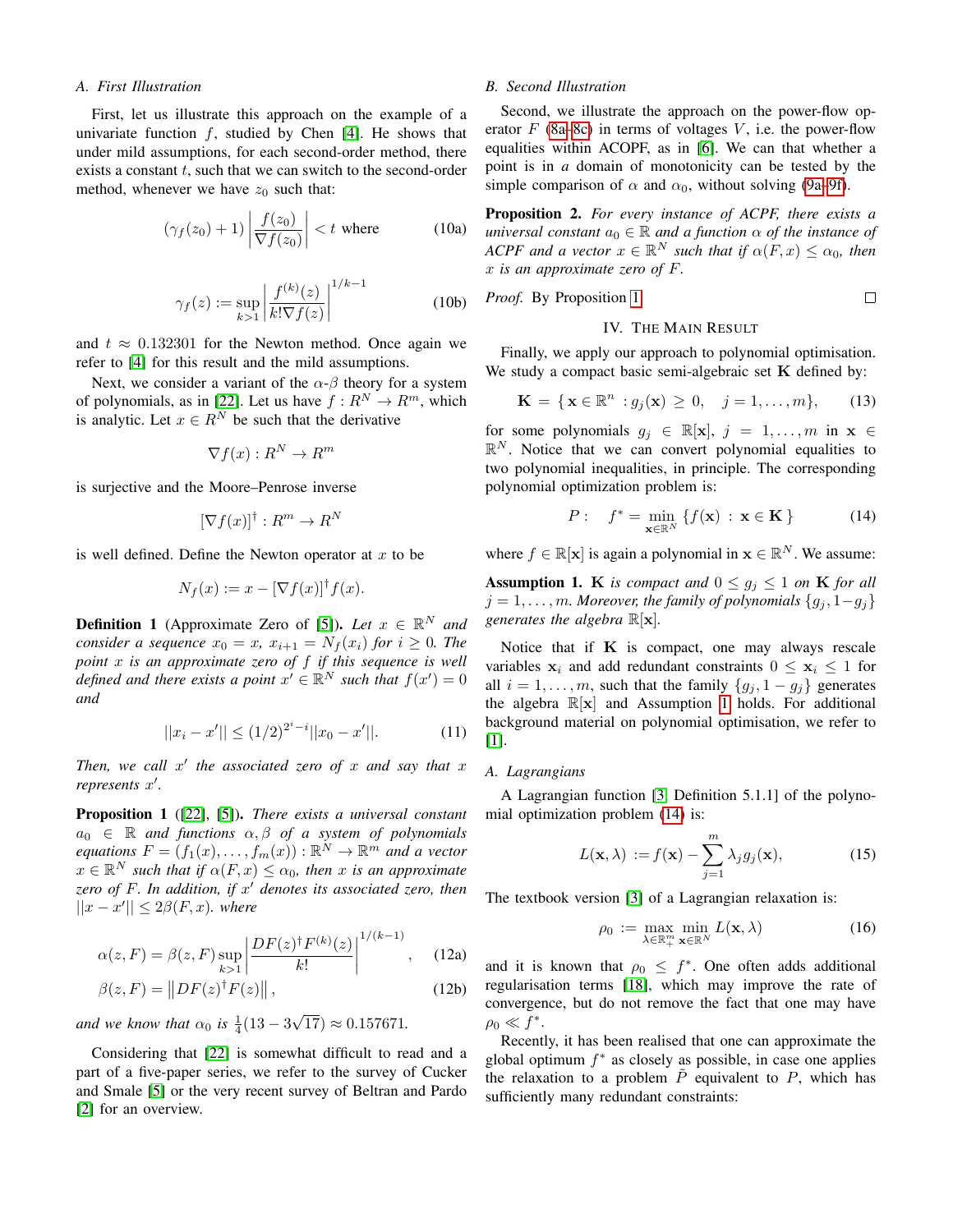Lemma 1 (Corollary 2.1 in [14]). *Let Assumption 1 hold for* **K** (13). There exists  $\tilde{P}_d$ ,  $d \in \mathbb{N}$ , such that for every  $\epsilon > 0$ , *there exists*  $d_{\epsilon} \in \mathbb{N}$  *such that for every*  $d \geq d_{\epsilon}$ *, the Lagrangian relaxation of*  $\tilde{P}_d$ , yields a lower bound  $f^* - \epsilon \le \rho_d \le f^*$ .

For the proof, please see [14]. In particular, the Lagrangian adds redundant products of the initial constraints and is of the form:

$$
f(\mathbf{x}) - \sum_{(\alpha,\beta)\in\mathbb{N}_d^{2m}} \lambda_{\alpha\beta} \left( \prod_{j=1}^m g_j(\mathbf{x})^{\alpha_j} \right) \times \left( \prod_{j=1}^m (1 - g_j(\mathbf{x}))^{\beta_j} \right),
$$

which is non-convex, but polynomial. Neither is surprising, considering any  $q_i$  can be a non-convex polynomial, but we will exploit both subsequently.

Furthermore, we can show a stronger statement:

Assumption 2. *The quadratic module*

$$
Q(g) := \{ \sum_{j=0}^{m} \sigma_j g_j : \sigma_j \in \Sigma[\mathbf{x}], \quad j = 0, 1, ..., m \}
$$

*where*  $\Sigma[\mathbf{x}] \subset \mathbb{R}[\mathbf{x}]$  *the space of sums of squares (s.o.s.) polynomials, is Archimedean, i.e.*  $\exists R > 0 : R^2 - ||\mathbf{x}||^2 \in Q(g)$ .

Lemma 2. *Let Assumptions 1 and 2 hold for a polynomial optimisation problem* P *with global optimum* f ∗ *. There exists a* convex  $\tilde{P}_d$ ,  $d \in \mathbb{N}$ , such that for every  $\epsilon > 0$ , there exists  $d_{\epsilon} \in \mathbb{N}$  *such that for every*  $d \geq d_{\epsilon}$ *, the convex Lagrangian relaxation of*  $\tilde{P}_d$ , yields a lower bound  $f^* - \epsilon \le \rho_d \le f^*$ .

*Proof.* The proof follows from Theorem 3.6 of Lasserre [13], when one considers a Lagrangian relaxation of the semidefinite programs.  $\Box$ 

Notice, however, that for  $d \geq 1$ , a single iteration of minimising the *convex* Lagrangian of  $\tilde{P}_d$ , even using a firstorder method, can be computationally much more demanding than a single iteration of second-order methods for the basic Lagrangian  $\rho_0$ . We would hence like to study the domains of monotonicity with respect to the various Lagrangians.

#### *B. Monotonicity Domains*

Let us now introduce the notion of a domain of monotonicity, which allows for varying the Lagrangian under consideration. In what follows, we denote by tilde the potentially lifted variables etc:

**Definition 2** (Monotonicity domain with respect to  $\hat{L}$ ). *For*  $any \tilde{x} \in \mathbb{R}^{\tilde{N}}$  and  $\tilde{L} : \mathbb{R}^{\tilde{N}} \to \mathbb{R}$ , consider a sequence  $\tilde{x}_0 = \tilde{x}, \tilde{x}_{i+1} = N_{\tilde{L}}(\tilde{x}_i)$  *for*  $i \geq 0$ *. The point*  $\tilde{x}$  *is within the monotonicity with respect to*  $\tilde{L}$  *if this sequence is well defined and there exists a point*  $\tilde{x}' \in \mathbb{R}^{\tilde{N}}$  such that  $\tilde{L}(\tilde{x}') = 0$ *and*

$$
||\tilde{x}_i - \tilde{x}'|| \le (1/2)^{2^i - i} ||\tilde{x}_0 - \tilde{x}'||. \tag{17}
$$

Then, we call  $\tilde{x}'$  the associated stationary point of  $\tilde{x}$  and say *that*  $\tilde{x}$  *represents*  $\tilde{x}'$ *.* 

Lemma 3. *Let us denote the space of all possible descriptions of a polynomial optimisation problems* (14) *in dimension* N *by*  $\mathbb{P}^N$ . There exists a universal constant  $a_0 \in \mathbb{R}$  and a function  $\alpha$  :  $\mathbb{P}^N \times \mathbb{R}^N \to \mathbb{R}$  such that for all  $N \in \mathbb{Z}, p \in \mathbb{P}^N$ , and  $x \in \mathbb{R}^N$ , there exists  $\tilde{P}_d$ ,  $d \in \mathbb{N}$ , such that for every  $\epsilon > 0$ , *there exists*  $d_{\epsilon} \in \mathbb{N}$  *such that for every*  $d \geq d_{\epsilon}$ *, the Lagrangian relaxation*  $\tilde{L}_d$  *of*  $\tilde{P}_d$ *, yields a lower bound*  $f^* - \epsilon \le \rho_d \le f^*$ *. If*  $\alpha(\nabla \tilde{L}_d, x) \leq \alpha_0$ , then x is in the domain of monotonicity of stationary point  $x'$  of Lagrangian relaxation  $\tilde{L}_d$  of  $\tilde{P}_d$ .

*Proof:* We apply the reasoning of Chen [4] to first-order conditions of a Lagrangian relaxation of Lemma 1 of the polynomial optimisation problem (14).

Extending the reasoning to convex Lagrangians of Lemma 2 is non-trivial, because the convex Lagrangians are not necessary polynomial (analytic), as defined. However:

Theorem 2. *Let us denote the space of all possible descriptions of a polynomial optimisation problems* (14) *in dimension* N by  $\mathbb{P}^N$ . There exists a universal constant  $a_0 \in \mathbb{R}$ , such that *for all*  $N \in \mathbb{Z}, P \in \mathbb{P}^N$ , *where Assumptions 1 and 2 hold for* P, there exists a  $d \in \mathbb{N}$ , such that for every  $\epsilon > 0$ , there *exists*  $d_{\epsilon} \in \mathbb{N}$  *such that for every*  $d \geq d_{\epsilon}$ *, there is a convex* Lagrangian relaxation  $\tilde{L}_d$  in dimension  $\tilde{N}$ *, and a function*  $\alpha: \mathbb{P}^{\tilde{N}} \times \mathbb{R}^{\tilde{N}} \to \mathbb{R}$  such that if  $\alpha(\nabla \tilde{L}_d, \tilde{x}) \leq \alpha_0$ , then x is the *domain of monotonicity of a solution with objective function value*  $\rho_d$  *such that*  $f^* - \epsilon \leq \rho_d \leq f^*$ *.* 

*Proof.* The proof follows from the observation that each *convex* Lagrangian of Lemma 2 is associated with a nonconvex, but polynomial Lagrangian of Lemma 1 and for some d, both Lagrangians of  $\tilde{P}_d$  will have a function value bounded from below by  $f^* - \epsilon$ . Formally, for all  $N \in \mathbb{Z}, p \in \mathbb{P}^N$ , and  $x \in \mathbb{R}^N$ , there exists  $\tilde{P}_d$ ,  $d \in \mathbb{N}$ , such that for every  $\epsilon > 0$ , there exists  $d_{\epsilon} \in \mathbb{N}$  such that for every  $d \geq d_{\epsilon}$ , both the Lagrangian relaxation  $\tilde{L}_d$  of  $\tilde{P}_d$ , and the *convex* Lagrangian relaxation of the same problem  $\tilde{P}_d$  yield a lower bound  $f^* - \epsilon \leq \rho_d \leq f^*$ . While solving minimising the convex Lagrangian of the polynomial optimisation problem (14), we can apply the reasoning of Chen [4] to the firstorder conditions of the corresponding non-convex Lagrangian. Whenever the test of Chen [4] allows, we we switch to solving the non-convex Lagrangian, while memorising the current value within the non-convex Lagrangian. While solving the non-convex Lagrangian, we check the evolution of the convex Lagrangian and when it does not decrease, we revert to solving the non-convex Lagrangian starting with the memorised value. П

#### V. THE APPLICATION TO ACOPF

We implement our approach in a method for solving the alternating-current optimal power flow (ACOPF). First, we use a first-order method for a suitable convex Lagrangian [18]. Second, whenever we detect it is safe to switch to Newton method for a non-convex Lagrangian [18], we do so. The test does not require solving any additional optimisation problems, and can be summarised as follows: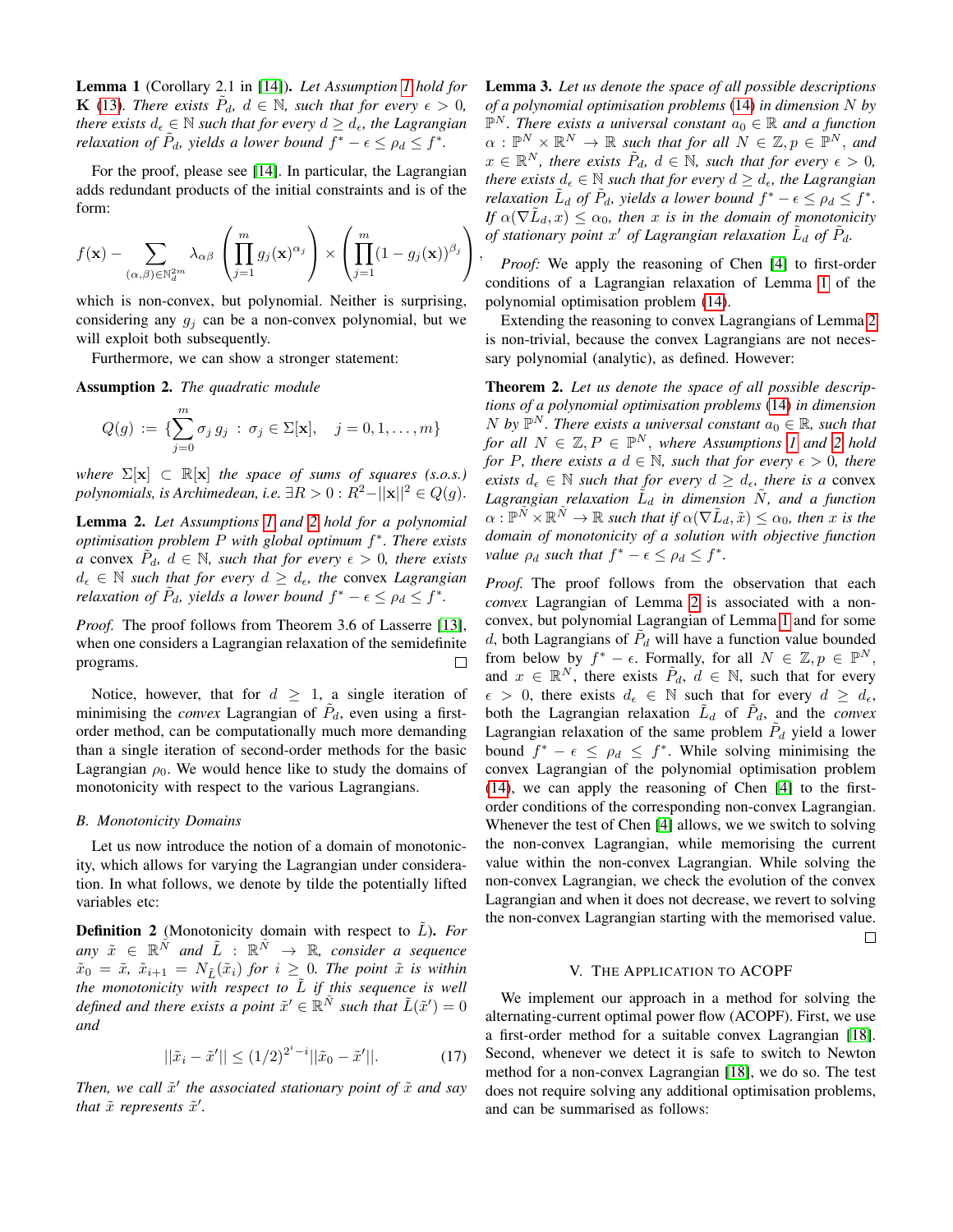# Algorithm 1 Schema of the hybrid method

|     | $\boldsymbol{\mathsf{H}}$ and $\boldsymbol{\mathsf{H}}$ are not all $\boldsymbol{\mathsf{H}}$ and $\boldsymbol{\mathsf{H}}$ and $\boldsymbol{\mathsf{H}}$ and $\boldsymbol{\mathsf{H}}$ |
|-----|-----------------------------------------------------------------------------------------------------------------------------------------------------------------------------------------|
|     | 1: Initialise $\mathbf{x} \in \mathbb{R}^N, \lambda \in \mathbb{R}^m$ , the augmented non-convex                                                                                        |
|     | Lagrangian function $L$ , and the augmented convex La-                                                                                                                                  |
|     | grangian function $L$                                                                                                                                                                   |
|     | 2: for $k = 0, 1, 2, \ldots$ do                                                                                                                                                         |
| 3:  | Update $(x, \lambda)$ using the low-rank coordinate descent of                                                                                                                          |
|     | [18] for $\nabla L = 0$                                                                                                                                                                 |
|     | 4: if $\alpha(\nabla L, \mathbf{x}) \leq \alpha_0$ then                                                                                                                                 |
|     | $S \leftarrow (\mathbf{x}, \lambda)$<br>5:                                                                                                                                              |
|     | for $l = 0, 1, 2, \ldots$ do<br>6:                                                                                                                                                      |
| 7:  | Update $(\mathbf{x}, \lambda)$ using Newton step on $\nabla L = 0$                                                                                                                      |
| 8:  | if $L(\mathbf{x}, \lambda) > L(S)$ then                                                                                                                                                 |
| 9:  | $(\mathbf{x}, \lambda) \leftarrow S$                                                                                                                                                    |
| 10: | break                                                                                                                                                                                   |
| 11: | end if                                                                                                                                                                                  |
| 12: | if $T(\mathbf{x}, \lambda) < \epsilon$ then                                                                                                                                             |
| 13: | break                                                                                                                                                                                   |
| 14: | end if                                                                                                                                                                                  |
| 15: | end for                                                                                                                                                                                 |
|     | 16: <b>end if</b>                                                                                                                                                                       |
|     | 17: if $T(\mathbf{x}, \lambda) < \epsilon$ then                                                                                                                                         |
| 18: | break                                                                                                                                                                                   |
| 19: | end if                                                                                                                                                                                  |
|     | 20: <b>end for</b>                                                                                                                                                                      |
|     |                                                                                                                                                                                         |

Corollary 1. *For every instance of ACOPF, there exists a universal constant*  $a_0 \in \mathbb{R}$  *and functions*  $\alpha, \beta, f$  *of the instance of ACOPF and a vector*  $x \in \mathbb{R}^N$  *such that if*  $\alpha(f, x) \leq \alpha_0$ *, then* x *is in the domain of monotonicity of an optimum of the instance of ACOPF, which is no more than*  $\epsilon$  *away from the value of the global optimum with respect to the objective function.*

 $\Box$ 

## *Proof.* By Theorem 2.

See Algorithm 1 for an overview of the hybridisation we propose. Notice that for the sake of the clarity of presentation, the overview is parametric (e.g., does not specify  $T(\mathbf{x}, \lambda)$ ) used in the termination criterion, does not provide details of the Lagrangian functions for ACOPF, as available from [18]), and assumes that both the convex and non-convex Lagrangian are in the same dimension (i.e.,  $\mathbf{x} \in \mathbb{R}^N, \lambda \in \mathbb{R}^m$ ), which need not be the case, generally. Still, it demonstrates the key ideas. The Newton step (Line 7 in Algorithm 1) employs the same regularisation as the convex Lagrangian of [18] and a backtracking line search until a sufficient decrease in  $L$  is observed. With the non-convex Lagrangian  $L$ , Newton direction may turn out not to be a direction of descent. In dealing with the negative curvature, we multiply the direction by -1 [20], although we could also use a damped variant of Newton method [20]. Multiple Newton steps, each satisfying sufficient decrease, are performed in each iteration of the loop, before a sufficient decrease in the convex Lagrangian is tested. In an extended version of the paper, we present a more detailed algorithm, including the mappings between the domains of the

non-convex Lagrangians of Lemma 1 and convex Lagrangians of Lemma 2.

## *Computational Experiments*

Our implementation employs a formulation of the ACOPF considering tap-changing and phase-shifting transformers, parallel lines, and multiple generators at one bus, among others. To save some of the cost of computing Newton direction for large instances, we exploit sparsity of the Hessian matrix in the classical conjugate gradient method [9]. Since the Hessian matrix is usually less than 1% dense for real-world instances, e.g., the highest sparsity recorded for case2383wp is 0.35%, utilizing the sparse structure reduces the computational cost by several orders of magnitude.

We performed numerical experiments on a collection of well-known instances [27], ranging from case30 with 6 generators and 41 branches, to case 2383wp with 327 generators and 2896 branches. In Figure 1, we illustrate the computational performance of our implementation on case30, case39, and case118. In particular, we compare the coordinate descent of [18] (plotted in cyan and labelled as *CD only*), against a pure Newton method (plotted in blue and labelled as *Newton Only*), against hybrid methods switching to Newton method on the non-convex Lagrangian after 10 (blue), 40 (green), 160 (magenta), 320 (black) iterations of the coordinate descent on the convex Lagrangian. First, notice that the choice of the number of iterations of the coordinate descent performed prior to switching over to the Newton method is crucial for the convergence properties of the hybrid method. Second, notice the number of iterations of the coordinate descent to be performed, in order for the hybrid method to converge and in order for it to converge as fast as possible, increases as the size of the instance increases. A test such as ours is hence needed.

To validate the effectiveness of our approach, we performed experiments on case2383wp, which is one of the "Polish" instances. Figure 2 shows that coordinate descent alone (*CD only*) performs much worse than hybrid algorithms, possibly due to the rapid decrease of infeasibility when infeasibility is reduced below some threshold. With Newton steps only (*Newton only*), the infeasibility decreases, but at a rate slower than that of our hybrid method. This is particularly pronounced in the comparison of run-time, rather than the number of iterations; Newton method seems distinctly slow. Our hybrid methods, with *any* choice of the number of CD steps tested, outperform *CD only* and *Newton only*. Notice that in Figures 1-2, some of the lines are much shorter than others. This is because some methods converge to a local optimum, rather than the global optimum, which causes rejections in Line 13 of Algorithm 1. Notice also that the virtual machines used a processor rated at 800 MHz, rendering the wall-clock time less impressive than what it may be on a more powerful machine.

Similar observations can be made also when considering the objective function value, where the hybrid methods converge faster than the others. With a proper choice of the number of CD steps, the hybrid methods improve upon rates of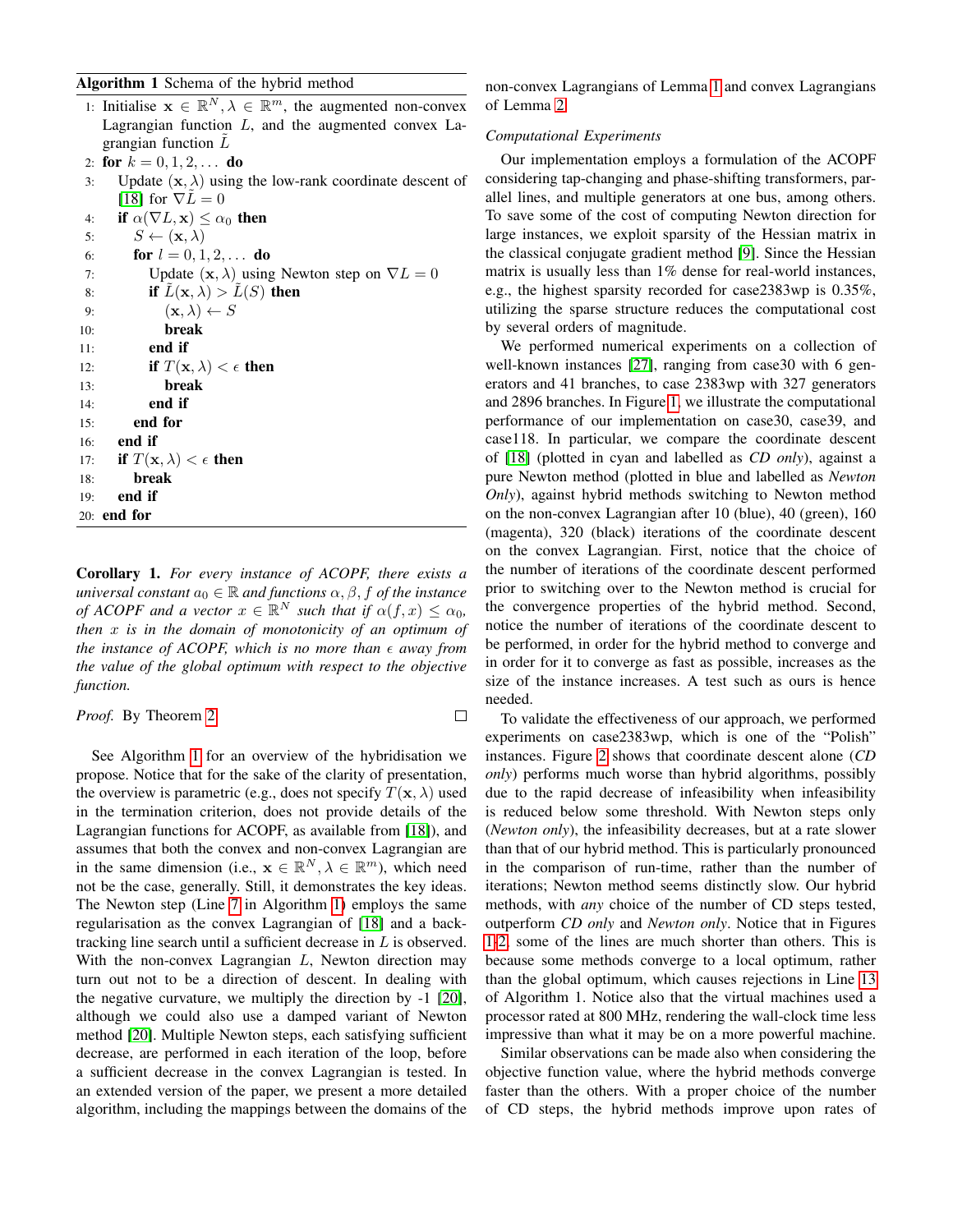

Figure 1: The evolutions of infeasibility and objective function value over the number of iterations (first two columns) and time (last two columns) for various switching strategy (from first order to second order method) on case30, case39 and case118.



Figure 2: The evolutions of infeasibility over the number of iterations on case2383wp.

convergence possible using SeDuMi [24], SDPA [26], or SDPT3 [25], in a variety of formulations. We aim to present this comparison and more complete results, generally, in an extended version of this paper.

# VI. CONCLUSIONS

Without the use of (hierarchies of) convex relaxations, Newton-type methods can converge to particularly bad local optima of non-convex problems. Even the fastest first-order methods for computing strong convex relaxations are, however, rather slow on their own. Hybrid methods combining first-order methods for the strong convex relaxations and Newton-type methods for the non-convex problems combine

the guarantees of convergence associated with (hierarchies of) convex relaxations and the quadratic rates of convergence of Newton method. This improves upon recent solvers for SDP relaxations in power systems [8], [18] considerably and opens up many novel research directions. Most interestingly, we wonder if such hybrid methods could be combined with the recently proposed cutting-plane methods [12], [11], [19], [8].

#### **REFERENCES**

- [1] M. F. Anjos and J.-B. Lasserre, editors. *Handbook on semidefinite, conic and polynomial optimization*, volume 166 of *International series in operations research & management science*. Springer, New York, 2012.
- [2] C. Beltrán and L. M. Pardo. Efficient polynomial system-solving by numerical methods. *Journal of Fixed Point Theory and Applications*, 6(1):63–85, 2009.
- [3] D. P. Bertsekas. *Nonlinear Programming*. Athena Scientific, 2nd edition, 1999.
- [4] P. Chen. Approximate zeros of quadratically convergent algorithms. *Mathematics of Computation*, 63(207):247–270, 1994.
- [5] F. Cucker and S. Smale. Complexity estimates depending on condition and round-off error. *J. ACM*, 46(1):113–184, Jan. 1999.
- [6] K. Dvijotham, S. Low, and M. Chertkov. Solving the power flow equations: A monotone operator approach. In *Decision and Control (CDC), 2015 IEEE 54th Annual Conference on*, 2015.
- [7] K. Dvijotham, S. Low, and M. Chertkov. Solving the power flow equations: A monotone operator approach. abs/1506.08472, 2015.
- [8] B. Ghaddar, J. Mareček, and M. Mevissen. Optimal power flow as a polynomial optimization problem. *IEEE Trans. Power Syst.*, page to appear, 2015.
- [9] M. R. Hestenes and E. Stiefel. Methods of conjugate gradients for solving linear systems. *Journal of Research of the National Bureau of Standards*, 49(6):409–436, 1952.
- [10] L. Kantorovich. On Newton's method for functional equations. *Dokl. Akad. Nauk SSSR*, 59(7):1237–1240, 1948.